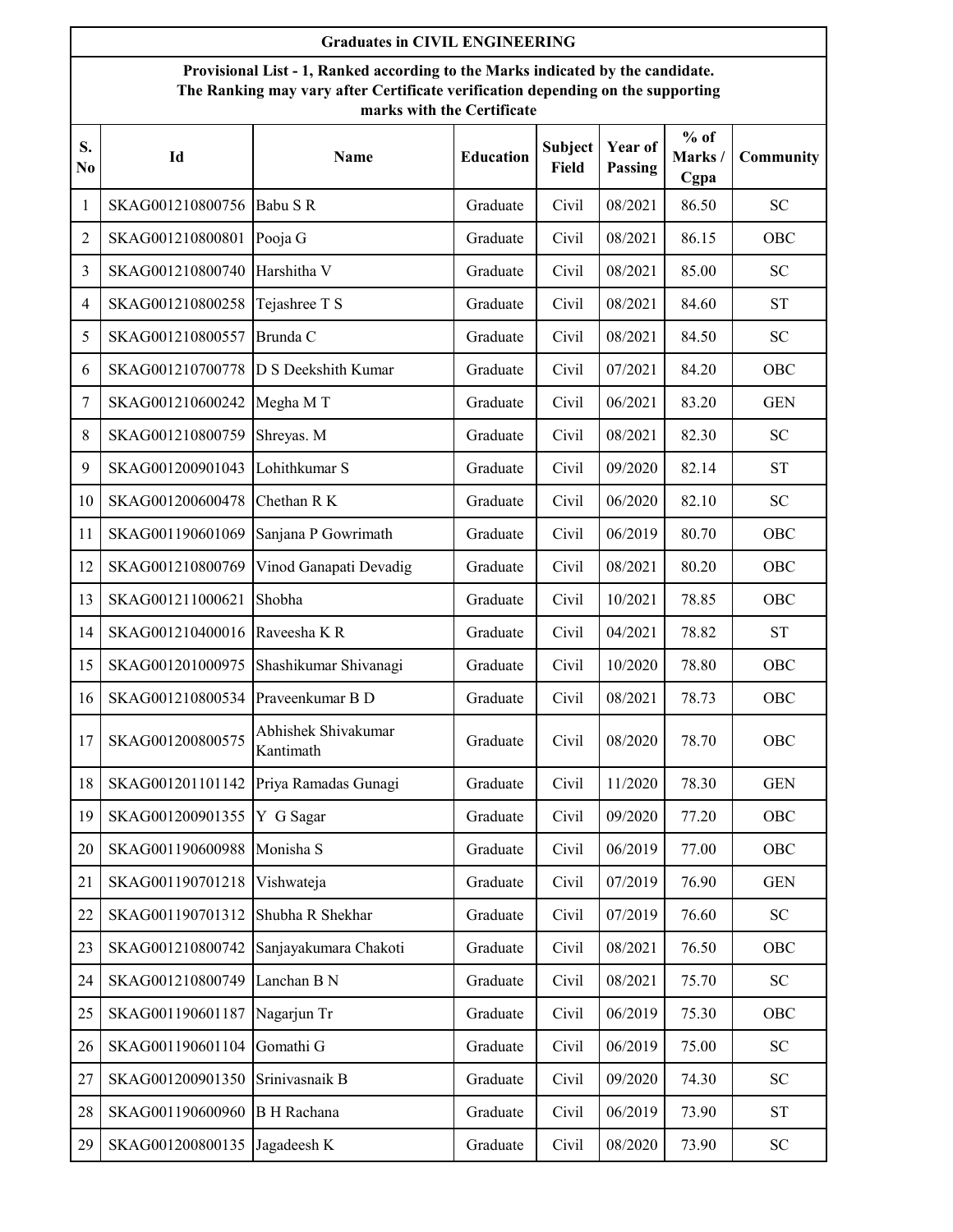|    | <b>Graduates in CIVIL ENGINEERING</b>                                                                                                                                                            |                             |          |       |         |       |            |  |  |  |
|----|--------------------------------------------------------------------------------------------------------------------------------------------------------------------------------------------------|-----------------------------|----------|-------|---------|-------|------------|--|--|--|
|    | Provisional List - 1, Ranked according to the Marks indicated by the candidate.<br>The Ranking may vary after Certificate verification depending on the supporting<br>marks with the Certificate |                             |          |       |         |       |            |  |  |  |
| 30 | SKAG001210800747                                                                                                                                                                                 | Swathi M R                  | Graduate | Civil | 08/2021 | 73.53 | OBC        |  |  |  |
| 31 | SKAG001210800766                                                                                                                                                                                 | Thejashwini M C             | Graduate | Civil | 08/2021 | 73.52 | <b>SC</b>  |  |  |  |
| 32 | SKAG001190601010                                                                                                                                                                                 | Chinnaswamy R               | Graduate | Civil | 06/2019 | 73.50 | OBC        |  |  |  |
| 33 | SKAG001190601304                                                                                                                                                                                 | Nikhil I M                  | Graduate | Civil | 06/2019 | 73.40 | OBC        |  |  |  |
| 34 | SKAG001200800285                                                                                                                                                                                 | Deepak                      | Graduate | Civil | 08/2020 | 73.20 | <b>GEN</b> |  |  |  |
| 35 | SKAG001210800786                                                                                                                                                                                 | Mahammadusman A<br>Gummagol | Graduate | Civil | 08/2021 | 73.00 | <b>GEN</b> |  |  |  |
| 36 | SKAG001210800798                                                                                                                                                                                 | Shreyas A S                 | Graduate | Civil | 08/2021 | 73.00 | OBC        |  |  |  |
| 37 | SKAG001210600600                                                                                                                                                                                 | Ranjitha H R                | Graduate | Civil | 06/2021 | 72.80 | OBC        |  |  |  |
| 38 | SKAG001210800765                                                                                                                                                                                 | Ambika C                    | Graduate | Civil | 08/2021 | 72.00 | <b>SC</b>  |  |  |  |
| 39 | SKAG001210800792                                                                                                                                                                                 | Santosh Lamani              | Graduate | Civil | 08/2021 | 71.77 | <b>SC</b>  |  |  |  |
| 40 | SKAG001210800804                                                                                                                                                                                 | Darshan G M                 | Graduate | Civil | 08/2021 | 71.40 | <b>GEN</b> |  |  |  |
| 41 | SKAG001210800807                                                                                                                                                                                 | Sanjay B S                  | Graduate | Civil | 08/2021 | 71.11 | <b>SC</b>  |  |  |  |
| 42 | SKAG001190700942                                                                                                                                                                                 | Nikhatsultana M Kathewadi   | Graduate | Civil | 07/2019 | 70.10 | <b>GEN</b> |  |  |  |
| 43 | SKAG001210800770                                                                                                                                                                                 | Thanmaye K Raj              | Graduate | Civil | 08/2021 | 70.00 | OBC        |  |  |  |
| 44 | SKAG001210800793                                                                                                                                                                                 | Sanjeev Shivapa Naik        | Graduate | Civil | 08/2021 | 70.00 | <b>SC</b>  |  |  |  |
| 45 | SKAG001210800743                                                                                                                                                                                 | Thanushree K                | Graduate | Civil | 08/2021 | 69.40 | <b>SC</b>  |  |  |  |
| 46 | SKAG001210800779                                                                                                                                                                                 | Chaithra P S                | Graduate | Civil | 08/2021 | 69.10 | <b>ST</b>  |  |  |  |
| 47 | SKAG001210800772                                                                                                                                                                                 | Kumudashree M G             | Graduate | Civil | 08/2021 | 69.00 | <b>SC</b>  |  |  |  |
| 48 | SKAG001200900940                                                                                                                                                                                 | Laxman S Karigar            | Graduate | Civil | 09/2020 | 68.00 | OBC        |  |  |  |
| 49 | SKAG001200800032                                                                                                                                                                                 | Kiran                       | Graduate | Civil | 08/2020 | 67.60 | <b>GEN</b> |  |  |  |
| 50 | SKAG001210800803                                                                                                                                                                                 | Gunashekara G               | Graduate | Civil | 08/2021 | 67.40 | OBC        |  |  |  |
| 51 | SKAG001210800776                                                                                                                                                                                 | Santosh Gadikar             | Graduate | Civil | 08/2021 | 67.10 | ${\rm SC}$ |  |  |  |
| 52 | SKAG001210800806                                                                                                                                                                                 | Roopa MP                    | Graduate | Civil | 08/2021 | 66.80 | OBC        |  |  |  |
| 53 | SKAG001200801376                                                                                                                                                                                 | Krupa An                    | Graduate | Civil | 08/2020 | 66.60 | OBC        |  |  |  |
| 54 | SKAG001190601106                                                                                                                                                                                 | Revathi M                   | Graduate | Civil | 06/2019 | 66.56 | <b>ST</b>  |  |  |  |
| 55 | SKAG001210800777                                                                                                                                                                                 | Raghavendra G               | Graduate | Civil | 08/2021 | 66.50 | OBC        |  |  |  |
| 56 | SKAG001210600787                                                                                                                                                                                 | Gowthami M                  | Graduate | Civil | 06/2021 | 65.70 | <b>SC</b>  |  |  |  |
| 57 | SKAG001210800799                                                                                                                                                                                 | Sanjeev Kattimani           | Graduate | Civil | 08/2021 | 65.50 | <b>SC</b>  |  |  |  |
| 58 | SKAG001210800761                                                                                                                                                                                 | Sowmyashree P               | Graduate | Civil | 08/2021 | 65.20 | OBC        |  |  |  |
| 59 | SKAG001210800795                                                                                                                                                                                 | Prathima D M                | Graduate | Civil | 08/2021 | 65.00 | OBC        |  |  |  |
| 60 | SKAG001210800448                                                                                                                                                                                 | Ningaraj                    | Graduate | Civil | 08/2021 | 64.90 | OBC        |  |  |  |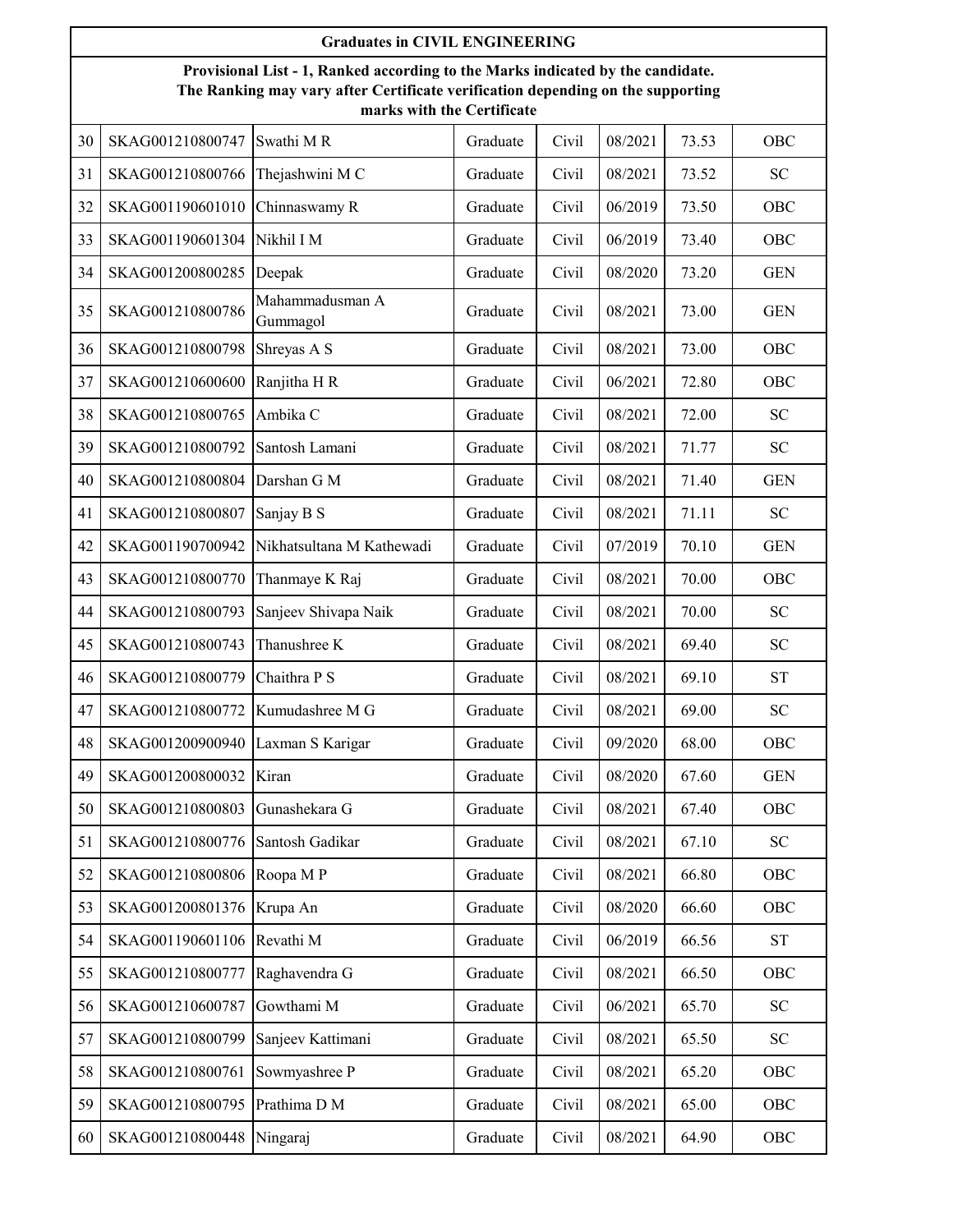|    | <b>Graduates in CIVIL ENGINEERING</b>                                                                                                                                                            |                                  |          |       |         |       |            |  |  |  |  |
|----|--------------------------------------------------------------------------------------------------------------------------------------------------------------------------------------------------|----------------------------------|----------|-------|---------|-------|------------|--|--|--|--|
|    | Provisional List - 1, Ranked according to the Marks indicated by the candidate.<br>The Ranking may vary after Certificate verification depending on the supporting<br>marks with the Certificate |                                  |          |       |         |       |            |  |  |  |  |
| 61 | SKAG001210800547                                                                                                                                                                                 | Venkatesha                       | Graduate | Civil | 08/2021 | 63.80 | <b>ST</b>  |  |  |  |  |
| 62 | SKAG001190700097                                                                                                                                                                                 | Bharath Gowda S J                | Graduate | Civil | 07/2019 | 63.79 | OBC        |  |  |  |  |
| 63 | SKAG001200801364                                                                                                                                                                                 | Shilpa N A                       | Graduate | Civil | 08/2020 | 63.08 | OBC        |  |  |  |  |
| 64 | SKAG001210800762                                                                                                                                                                                 | Kowshik D                        | Graduate | Civil | 08/2021 | 62.80 | <b>GEN</b> |  |  |  |  |
| 65 | SKAG001190801306                                                                                                                                                                                 | Mohan Kumar C                    | Graduate | Civil | 08/2019 | 62.20 | OBC        |  |  |  |  |
| 66 | SKAG001190701161                                                                                                                                                                                 | Abhilash J                       | Graduate | Civil | 07/2019 | 62.00 | OBC        |  |  |  |  |
| 67 | SKAG001200901246                                                                                                                                                                                 | Pundaleeka Vittala Chavan        | Graduate | Civil | 09/2020 | 61.80 | <b>SC</b>  |  |  |  |  |
| 68 | SKAG001210800590                                                                                                                                                                                 | Khadar Mohammedumar<br>Choudhari | Graduate | Civil | 08/2021 | 61.80 | <b>GEN</b> |  |  |  |  |
| 69 | SKAG001200800027                                                                                                                                                                                 | Jameer Husen                     | Graduate | Civil | 08/2020 | 61.40 | <b>GEN</b> |  |  |  |  |
| 70 | SKAG001200901121                                                                                                                                                                                 | Praveen Biradar                  | Graduate | Civil | 09/2020 | 61.00 | OBC        |  |  |  |  |
| 71 | SKAG001200901038                                                                                                                                                                                 | Samantha Murthy L K              | Graduate | Civil | 09/2020 | 60.09 | <b>SC</b>  |  |  |  |  |
| 72 | SKAG001210800758                                                                                                                                                                                 | Hruthik S                        | Graduate | Civil | 08/2021 | 60.00 | OBC        |  |  |  |  |
| 73 | SKAG001210800760                                                                                                                                                                                 | Aishwarya P                      | Graduate | Civil | 08/2021 | 60.00 | <b>SC</b>  |  |  |  |  |
| 74 | SKAG001200800889                                                                                                                                                                                 | Sindhu Kg                        | Graduate | Civil | 08/2020 | 59.00 | OBC        |  |  |  |  |
| 75 | SKAG001200901361                                                                                                                                                                                 | Vijayakumar J                    | Graduate | Civil | 09/2020 | 59.00 | OBC        |  |  |  |  |
| 76 | SKAG001200900399                                                                                                                                                                                 | Syed Manzoor Hyder               | Graduate | Civil | 09/2020 | 58.70 | <b>GEN</b> |  |  |  |  |
| 77 | SKAG001200801355                                                                                                                                                                                 | Shalini.M.S                      | Graduate | Civil | 08/2020 | 56.31 | <b>SC</b>  |  |  |  |  |
| 78 | SKAG001210800736                                                                                                                                                                                 | Ganesh D                         | Graduate | Civil | 08/2021 | 56.00 | OBC        |  |  |  |  |
| 79 | SKAG001200901367                                                                                                                                                                                 | Sagar K S                        | Graduate | Civil | 09/2020 | 55.00 | OBC        |  |  |  |  |
| 80 | SKAG001210800781                                                                                                                                                                                 | Bharathkumar C                   | Graduate | Civil | 08/2021 | 54.10 | SC         |  |  |  |  |
| 81 | SKAG001200801358                                                                                                                                                                                 | Sangeetha S                      | Graduate | Civil | 08/2020 | 53.00 | ${\rm SC}$ |  |  |  |  |
| 82 | SKAG001190700972                                                                                                                                                                                 | Amar                             | Graduate | Civil | 07/2019 | 52.30 | SC         |  |  |  |  |
| 83 | SKAG001200900085                                                                                                                                                                                 | Abhishek H.M                     | Graduate | Civil | 09/2020 | 51.00 | OBC        |  |  |  |  |
| 84 | SKAG001200201350                                                                                                                                                                                 | Abhishek B                       | Graduate | Civil | 02/2020 | 50.20 | SC         |  |  |  |  |
| 85 | SKAG001200101373                                                                                                                                                                                 | Bhushan M                        | Graduate | Civil | 01/2020 | 44.20 | ${\rm SC}$ |  |  |  |  |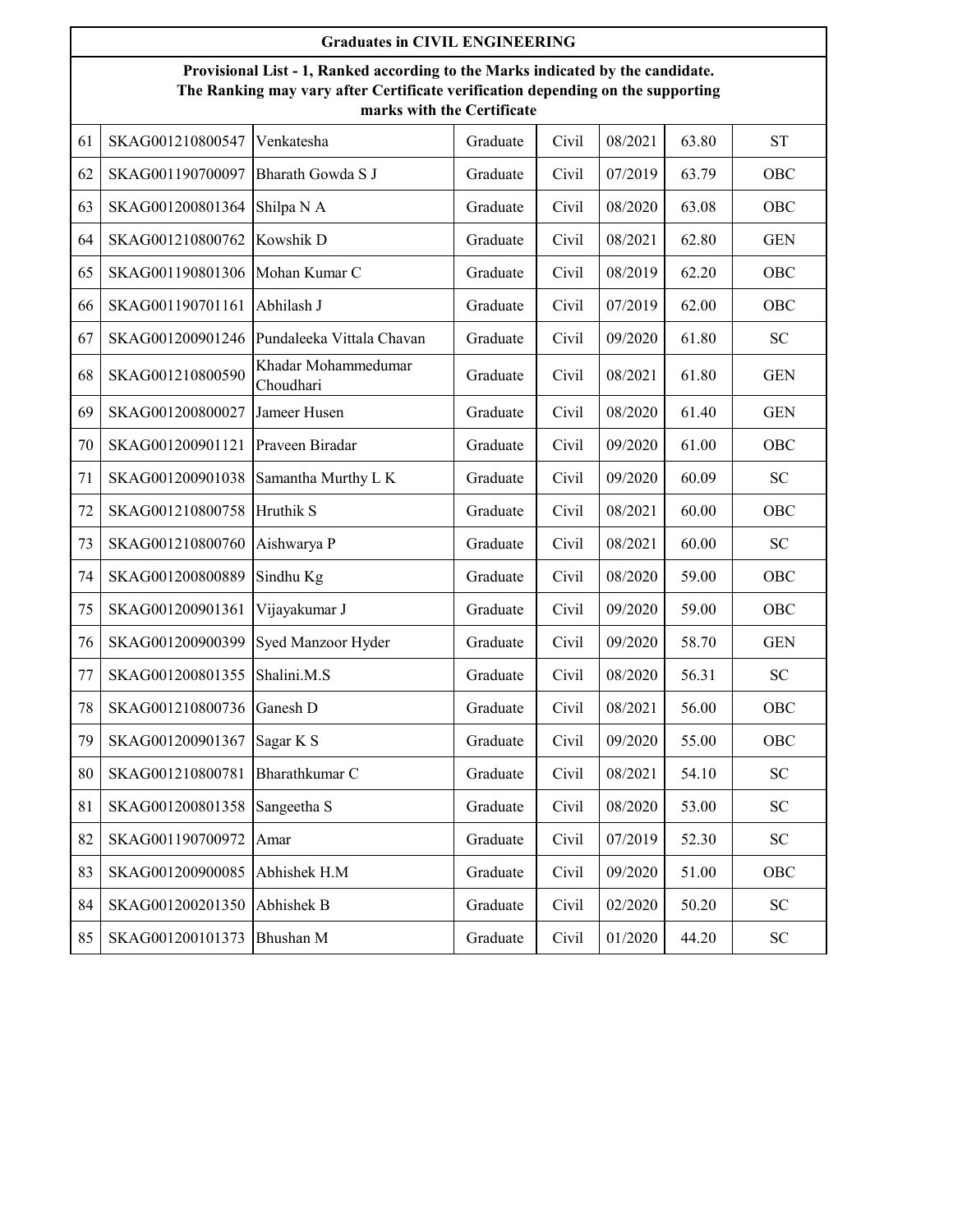## **Graduates in ELECTRICAL AND ELECTRONICS ENGINEERING (EEE)**

**Provisional List - 1, Ranked according to the Marks indicated by the candidate. The Ranking may vary after Certificate verification depending on the supporting marks with the Certificate**

| S.<br>No       | Id               | <b>Name</b>        | <b>Education</b> | Subject<br>Field      | Year of<br>Passing | % of Marks /<br>Cgpa | Community  |
|----------------|------------------|--------------------|------------------|-----------------------|--------------------|----------------------|------------|
| 1              | SKAG088210801049 | Karthick Singh R   | Graduate         | E E E                 | 08/2021            | 82.50                | OBC        |
| $\overline{c}$ | SKAG088200600389 | S M Shreyas        | Graduate         | E E E                 | 06/2020            | 81.60                | <b>GEN</b> |
| 3              | SKAG088210801066 | Manohar M          | Graduate         | E E E                 | 08/2021            | 81.30                | OBC        |
| 4              | SKAG088210801036 | Tejaswini H        | Graduate         | E E E                 | 08/2021            | 80.30                | OBC        |
| 5              | SKAG088210900874 | Sowmya B S         | Graduate         | E E E                 | 09/2021            | 80.10                | OBC        |
| 6              | SKAG088200801076 | Thejaswini S       | Graduate         | E E E                 | 08/2020            | 78.20                | OBC        |
| 7              | SKAG088210800964 | Vaishnavi M Chavan | Graduate         | E E E                 | 08/2021            | 77.90                | <b>SC</b>  |
| 8              | SKAG088190701059 | Thejaswini Reddy M | Graduate         | E E E                 | 07/2019            | 74.00                | OBC        |
| 9              | SKAG088190700725 | Seema              | Graduate         | E E E                 | 07/2019            | 73.00                | <b>SC</b>  |
| 10             | SKAG088211000853 | Mohammad Mukthadir | Graduate         | E E E                 | 10/2021            | 71.00                | <b>GEN</b> |
| 11             | SKAG088190600781 | Sharavati Hosatti  | Graduate         | E E E                 | 06/2019            | 69.90                | OBC        |
| 12             | SKAG088200901121 | Tulja Bhavani SP   | Graduate         | E E E                 | 09/2020            | 69.00                | <b>SC</b>  |
| 13             | SKAG088190600647 | Abhishek KN        | Graduate         | E E E                 | 06/2019            | 68.00                | <b>ST</b>  |
| 14             | SKAG088210801037 | Chethana S         | Graduate         | E E E                 | 08/2021            | 68.00                | OBC        |
| 15             | SKAG088210801044 | Manoj M            | Graduate         | E E E                 | 08/2021            | 66.95                | OBC        |
| 16             | SKAG088190600386 | Pooja P            | Graduate         | E E E                 | 07/2019            | 65.70                | OBC        |
| 17             | SKAG088210701062 | Yasmeen Godekar    | Graduate         | E E E                 | 07/2021            | 65.56                | <b>GEN</b> |
| 18             | SKAG088210600836 | Niranjan           | Graduate         | E E E                 | 06/2021            | 65.00                | <b>SC</b>  |
| 19             | SKAG088210900591 | Sv Rahul           | Graduate         | E E E                 | 09/2021            | 65.00                | <b>SC</b>  |
| 20             | SKAG088210501047 | Akshatha Hugar A   | Graduate         | $E\to E$              | 05/2021            | 64.90                | OBC        |
| 21             | SKAG088210701028 | Swamy H C          | Graduate         | E E E                 | 07/2021            | 64.61                | OBC        |
| 22             | SKAG088200801135 | Pavithra M         | Graduate         | E E E                 | 08/2020            | 62.80                | <b>SC</b>  |
| 23             | SKAG825200600001 | Yadhugiri Sn       | Graduate         | E E E                 | 08/2020            | 62.80                | OBC        |
| 24             | SKAG088210801035 | Kalakesh Hadapad   | Graduate         | E E E                 | 08/2021            | 61.50                | OBC        |
| 25             | SKAG088210801063 | Sudarshan Kendhuli | Graduate         | E E E                 | 08/2021            | 58.00                | OBC        |
| 26             | SKAG088210801054 | Thejaswi R S       | Graduate         | ${\bf E} \to {\bf E}$ | 08/2021            | 57.00                | OBC        |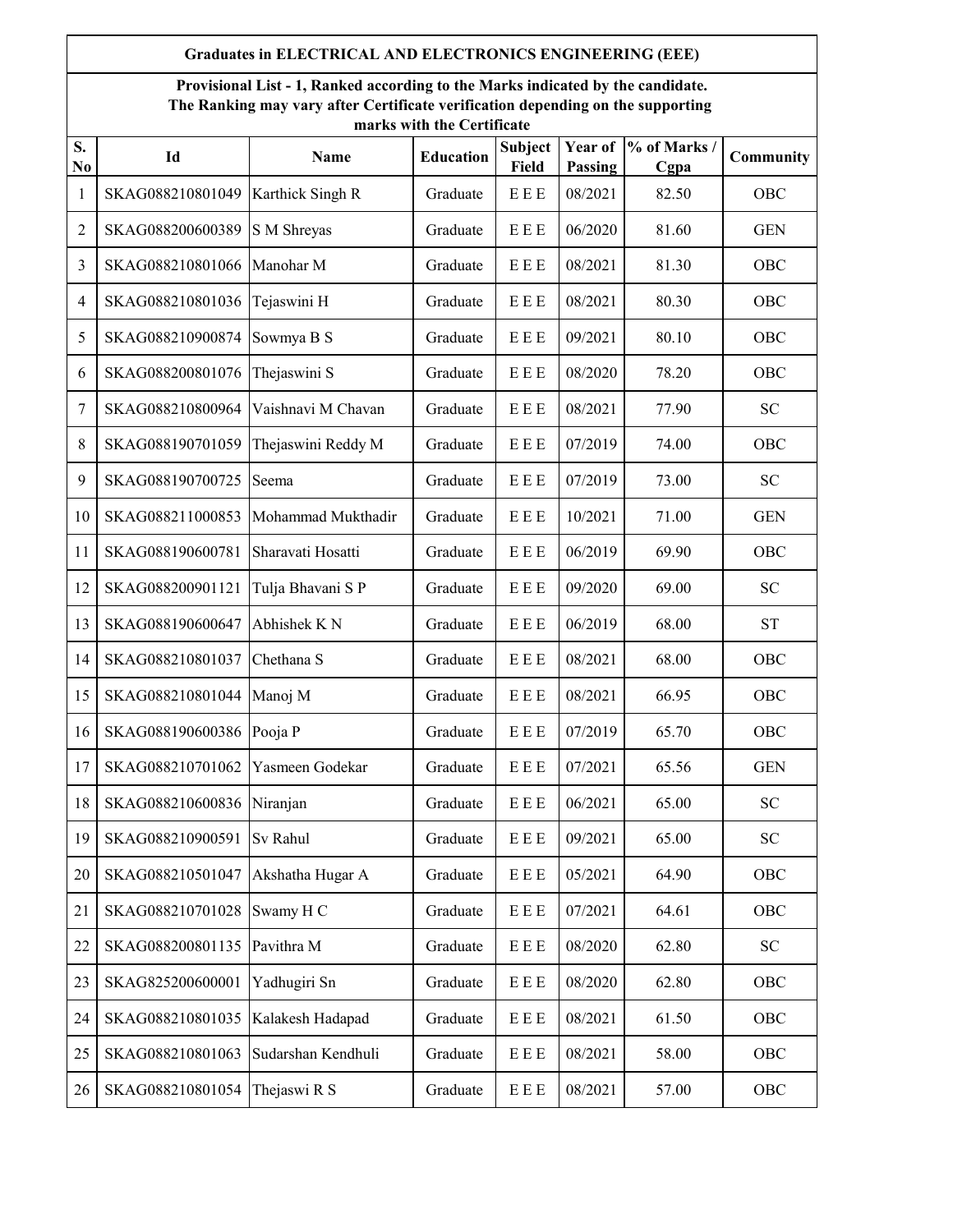| 27 | SKAG088190700818 Pradeep      |           | Graduate | EEE | 07/2019 | 55.55 | <b>SC</b>  |
|----|-------------------------------|-----------|----------|-----|---------|-------|------------|
| 28 | SKAG088190701060 Nandini.S    |           | Graduate | EEE | 07/2019 | 55.20 | <b>SC</b>  |
| 29 | SKAG088200801152              | Bhargav A | Graduate | EEE | 08/2020 | 54.80 | <b>ST</b>  |
| 30 | SKAG088190600886 Rakshith S   |           | Graduate | EEE | 06/2019 | 50.93 | <b>ST</b>  |
| 31 | SKAG088200901101              | Usha P    | Graduate | EEE | 09/2020 | 50.10 | <b>SC</b>  |
| 32 | SKAG088200901098 Manukumara M |           | Graduate | EEE | 09/2020 | 49.50 | <b>OBC</b> |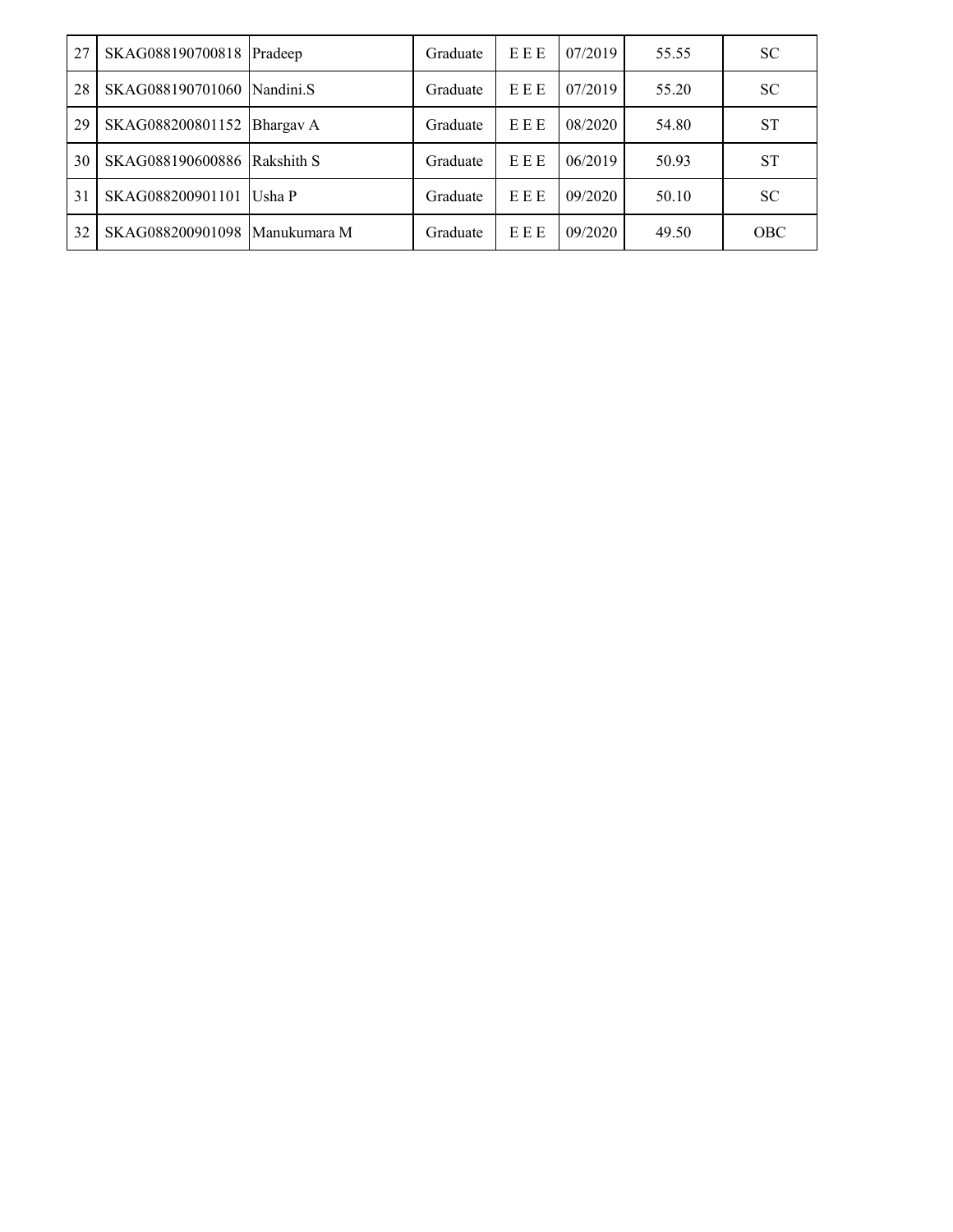## **Diploma in ELECTRICAL AND ELECTRONICS ENGINEERING (EEE)**

## **Provisional List - 1, Ranked according to the Marks indicated by the candidate. The Ranking may vary after Certificate verification depending on the supporting marks with the Certificate**

| S.<br>N <sub>0</sub> | Id               | Name                           | <b>Education</b> | <b>Subject</b><br><b>Field</b> | Year of<br>Passing | % of Marks /<br>Cgpa | Communit<br>V |
|----------------------|------------------|--------------------------------|------------------|--------------------------------|--------------------|----------------------|---------------|
| 1                    | SKAD088201000310 | <b>Bindu Shree R</b>           | Diploma          | E E E                          | 10/2020            | 88.00                | <b>SC</b>     |
| $\overline{2}$       | SKAD088211100100 | Mohammed Javeed                | Diploma          | E E E                          | 11/2021            | 78.63                | <b>GEN</b>    |
| 3                    | SKAD088211100102 | Moseen Isuf Khan               | Diploma          | E E E                          | 11/2021            | 77.51                | <b>GEN</b>    |
| 4                    | SKAD088190600339 | Prajwal M                      | Diploma          | EEE                            | 06/2019            | 75.20                | OBC           |
| 5                    | SKAD088200500334 | Chandini G M                   | Diploma          | E E E                          | 05/2020            | 75.00                | OBC           |
| 6                    | SKAD088190800001 | Muzamilahamad                  | Diploma          | E E E                          | 08/2019            | 74.58                | <b>GEN</b>    |
| 7                    | SKAD088190600253 | Anil                           | Diploma          | E E E                          | 06/2019            | 72.77                | OBC           |
| 8                    | SKAD088190600373 | Sudarshan D S                  | Diploma          | E E E                          | 06/2019            | 71.29                | OBC           |
| 9                    | SKAD088201000150 | Mohammed Riyaz                 | Diploma          | E E E                          | 10/2020            | 69.03                | <b>GEN</b>    |
| 10                   | SKAD088220500002 | Pratik Krishnamurthy Khamitkar | Diploma          | E E E                          | 05/2022            | 67.54                | OBC           |
| 11                   | SKAD088190600374 | Bharatha                       | Diploma          | E E E                          | 06/2019            | 67.22                | <b>SC</b>     |
| 12                   | SKAD088210600099 | Priya S                        | Diploma          | E E E                          | 06/2021            | 63.49                | <b>SC</b>     |
| 13                   | SKAD088211100211 | Ranjan. M                      | Diploma          | E E E                          | 11/2021            | 60.92                | <b>SC</b>     |
| 14                   | SKAD088200500335 | Prasanna B R                   | Diploma          | E E E                          | 05/2020            | 56.17                | OBC           |
| 15                   | SKAD088200500332 | Mahammadnihal M Kathewadi      | Diploma          | E E E                          | 05/2020            | 51.00                | <b>GEN</b>    |